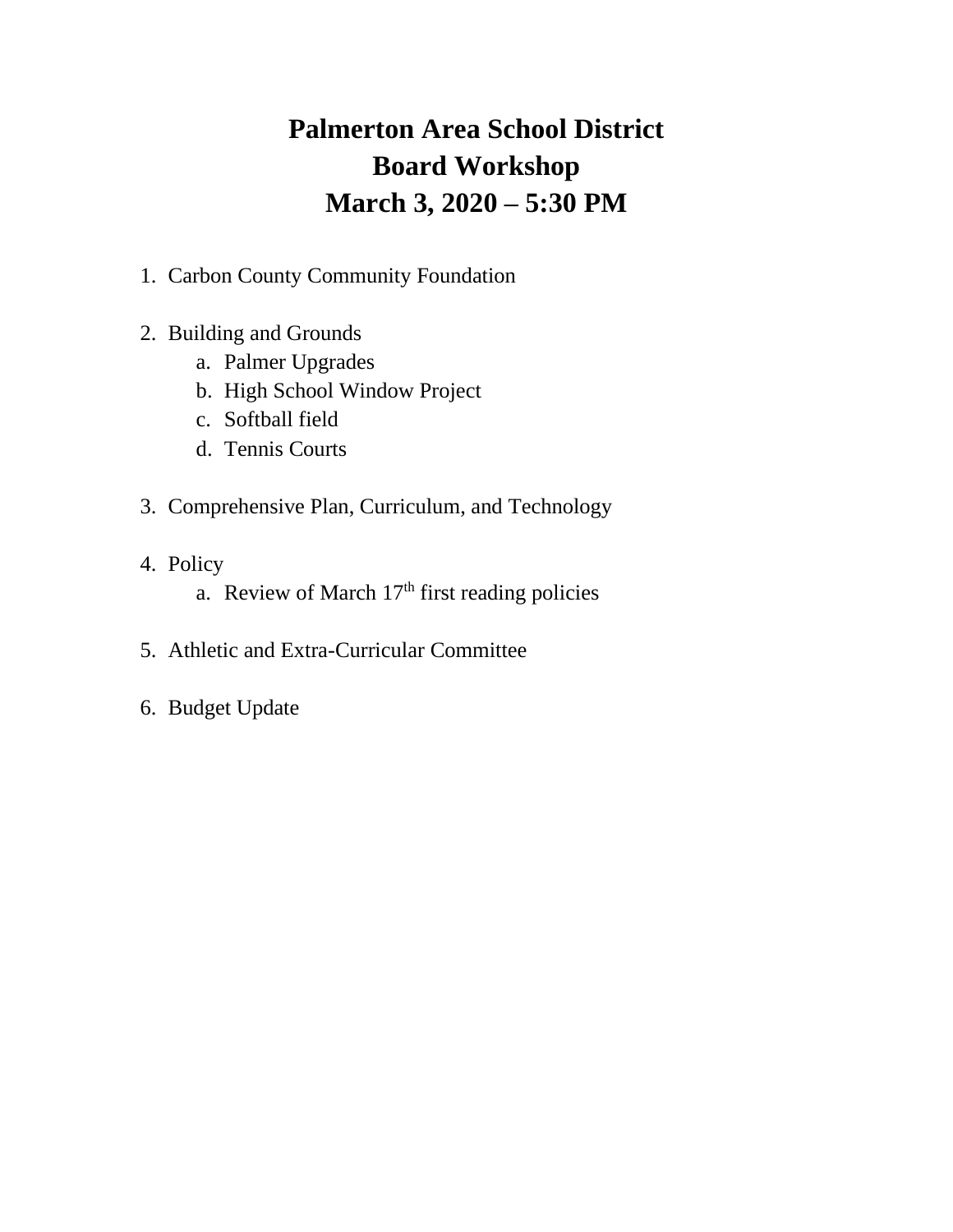## **PALMERTON AREA SCHOOL DISTRICT**

MEETING OF THE BOARD OF SCHOOL DIRECTORS

Tuesday March 3, 2020

Conference Room

680 Fourth Street, Palmerton, PA 18071

### 1. **CALL TO ORDER:**

| <b>ROLL CALL:</b><br>-7 |                   |                   |            |                 |                   |  |  |  |  |
|-------------------------|-------------------|-------------------|------------|-----------------|-------------------|--|--|--|--|
| Ms. Baumgardt           | <b>Ms. Fallow</b> | Ms. Haas          | Ms. Larvey | Mr. Mazepa      | <b>Mr. Paules</b> |  |  |  |  |
| Ms. Recker              | Mr. Scherer       | <b>Ms Zellers</b> | Mr. Kish   | Atty. Lochinger | Dr. Lonoconus     |  |  |  |  |

3. **PUBLIC PARTICIPATION: (POLICY #903)** There shall be time available for public participation at the beginning and end of each board meeting. The beginning session is open for agenda items only and the ending session is open for any agenda times or issues relating to school district policies and operations; Informal requests shall be afforded five (5) minutes for presentation. Should the speaker find the five (5) minute time allotment to be insufficient for his/her presentation, a more detailed written presentation shall be an option. Please note that public interruption of the meeting will detract from the Meeting.

#### 4. **SUPERINTENDENT REPORT:** Board Picture March 17 at 5:00.

#### **5. PERSONNEL:**

A. Motion for the Board of Directors to approve Angela Rivera as a short-term Substitute for Adrienne Pelo, first grade teacher at Towamensing beginning on or about March 16,

2020 and continuing for six to ten weeks.

Motion by: \_\_\_\_\_\_\_ Seconded by: \_\_\_\_\_\_\_\_\_\_\_\_\_\_\_ Vote: Yes\_\_\_\_\_\_\_ No \_\_\_\_\_\_ Absent\_\_\_\_\_\_\_ Abstentions \_\_\_\_\_\_\_\_\_\_

B. Motion for the Board of Directors to approve the following extra-curricular positions for the 2019-2020 school year:

| Jenna Turner       |                |                     | <b>Volunteer Softball Coach</b> |  |  |
|--------------------|----------------|---------------------|---------------------------------|--|--|
| Mike Horvath       |                |                     | Asst. MS Cross Country Coach    |  |  |
| Motion by: _______ |                | Seconded by: $\_\_$ |                                 |  |  |
| Vote: Yes          | N <sub>O</sub> | Absent              | Abstentions                     |  |  |

C. Motion for the Board of Directors to accept the resignation of Amanda Zellers from her position as High School Café Worker effective February 21, 2020.

Motion by: Seconded by: Vote: Yes\_\_\_\_\_\_\_\_ No \_\_\_\_\_\_\_ Absent\_\_\_\_\_\_\_\_\_ Abstentions \_\_\_\_\_\_\_\_\_\_\_\_\_\_\_\_\_\_\_\_\_\_\_

### 5. **OTHER:**

A. Motion for the Board of Directors to approve Ryan Kish to attend the PASBO conference from March 17-19 at a cost of not to exceed \$1,200 to be paid from the Business Office budget. Motion by: \_\_\_\_\_\_\_ Seconded by: \_\_\_\_\_\_\_\_\_\_\_\_\_\_\_

Vote: Yes\_\_\_\_\_\_\_ No \_\_\_\_\_\_ Absent\_\_\_\_\_\_\_\_ Abstentions \_\_\_\_\_\_\_\_\_